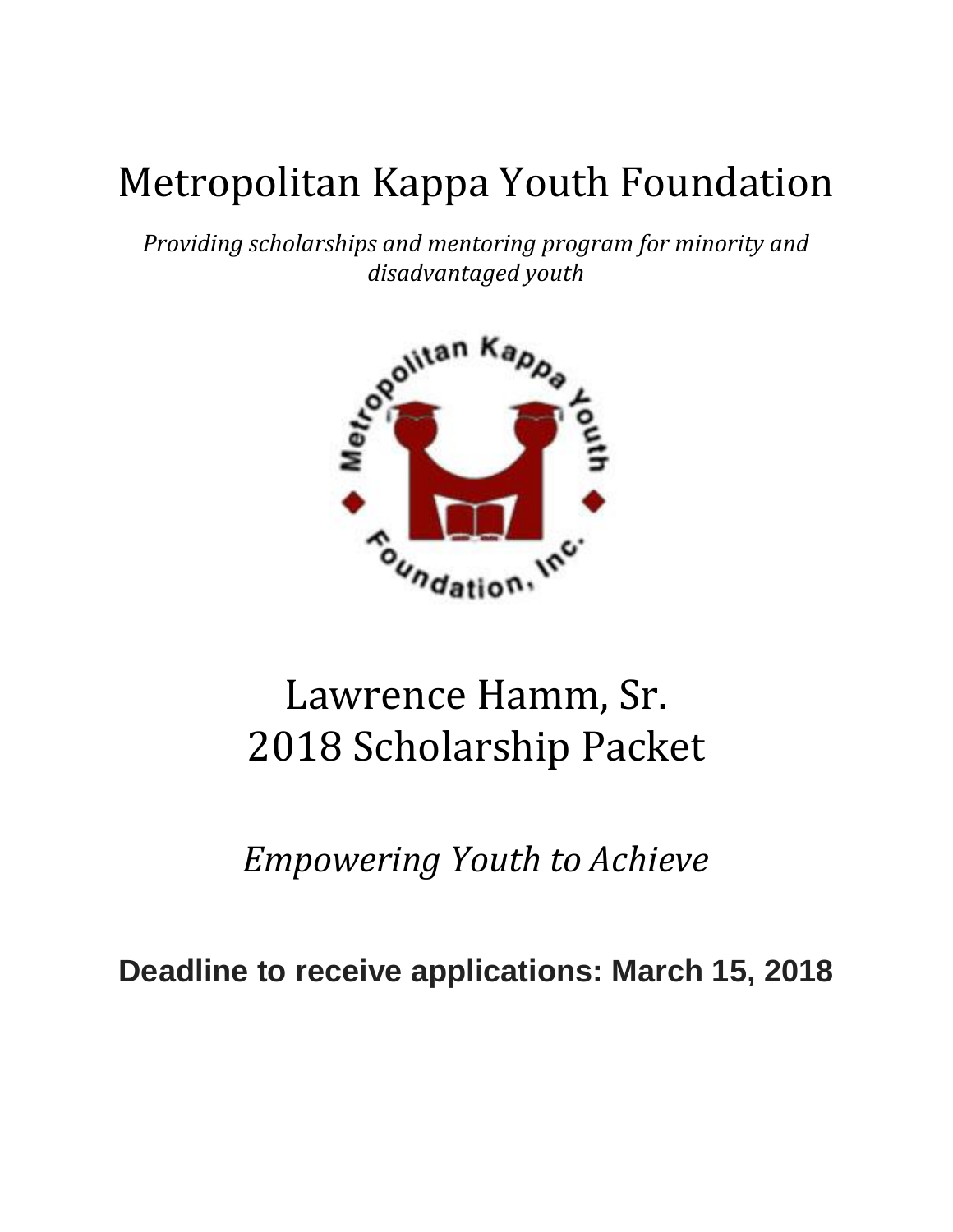#### **Silver Spring (MD) Alumni Chapter of the Kappa Alpha Psi Fraternity, Inc.**

*A Chapter for Today … A Chapter for the Future*

Led by the vision of Joseph F. Harris, a chapter of Kappa Alpha Psi, Fraternity was chartered in Montgomery County, MD on October 28, 1972. The Silver Spring (MD) Alumni Chapter of the Kappa Alpha [Psi Fraternity, Incorporated](http://www.silverspringalumni.com/nupes/) held meetings and occasional social functions at the available space within the Colesville Elementary School facility. Eventually, the chapter moved its meetings to the Colesville Health Center on New Hampshire Avenue where it is located to this day. In 1973, the chapter introduced its first scholarship program by starting the process of establishing a chapter at the University of Maryland, College Park, and made contributions of \$250.00 and \$50.00 to the NAACP and Suburban Maryland Fair Housing, respectively. Beginning in 1975, and every year thereafter, the chapter has awarded scholarships ranging from \$500.00 to \$2,000.00 to one or two deserving high school seniors. The chapter has sponsored a dynamic Guide Right Program with recreational, educational, and social programs. For the last four years, the Chapter has concentrated on a teen leadership program in conjunction with the Toast Masters of America. The Chapter's Book Award Program, wherein an outstanding book by a Black Author is presented to selected students in Montgomery County Schools, has been in place since 1992 and has met with a lot of success. Some school librarians are ordering these selections for their general purposes. Through the Chapter's SAT Preparation Program, in sponsorship with the Montgomery County Board of Education, community youth are prepared for SAT examinations and represent a very useful Guide Right program. The Chapter holds two NAACP Life Memberships and has been the recipient of numerous commendations from the Montgomery County Government for the effectiveness of its Social Action Programs. Through the years, the Chapter has initiated various programs for fun, recreation, education, and/or profit. Among these programs have been golf tournaments, award achievement dinner dance, a Kappa college student retention program and a Black College Tour.

#### **Metropolitan Kappa Youth Foundation, Incorporated**

Metropolitan Kappa Youth Foundation, Incorporated (MKYF) exists as the philanthropic arm of the **Silver** [Spring \(MD\) Alumni Chapter of the Kappa Alpha Psi Fraternity, Inc.](http://www.silverspringalumni.com/) The Foundation was incorporated July 23, 1999 and granted its 501(c)3 status on May 30, 2000. The Foundation is a full-functioning non-profit, public benefit charitable foundation, and is located in Montgomery County, Maryland. Metropolitan Kappa Youth Foundation, Inc.'s mission is to provide scholarships and mentoring programs for minority and disadvantaged youth in the Metropolitan Washington, DC area. The Foundation supports and conducts activities with the implicit purpose of helping youth "Achieve." Activities of the MKYF include scholarships, mentoring, and an urban golf initiative. Through its activities with youth, the MKYF seeks to develop leadership skills, personal enhancement and career achievement of the next generation.

#### **Lawrence Hamm, Sr.**

Lawrence Hamm, Sr. graduated from Good Counsel High School and later became a proud alumnus of [Lincoln University](http://www.lincoln.edu/) in Pennsylvania. He also earned a Masters in Business Administration (MBA) from [George Washington University](http://www.gwu.edu/) in Washington, DC. While at Lincoln, he was initiated into the Epsilon Chapter of Kappa Alpha Psi Fraternity, Incorporated, where he was President. Mr. Hamm later was President of the Silver Spring (MD) Alumni chapter of the Kappa Alpha Psi Fraternity, Incorporated. Lawrence was instrumental in securing the initial funding for the [Metropolitan Kappa Youth Foundation](http://www.mkyf.org/) (MKYF), and was a strong proponent of encouraging young people to achieve academically. Lawrence had a distinguished career in sales, marketing, and strategic planning. At the time of his passing, he was as a Principal of The Resource Group, a management and consulting firm in Silver Spring. Prior to that, he served as Vice President of several information technology firms. To honor his memory and contributions, the Silver Spring (MD) Alumni Chapter of the Kappa Alpha Psi Fraternity, Inc. and the Metropolitan Kappa Youth Foundation named their scholarship to youth in Lawrence Hamm's honor.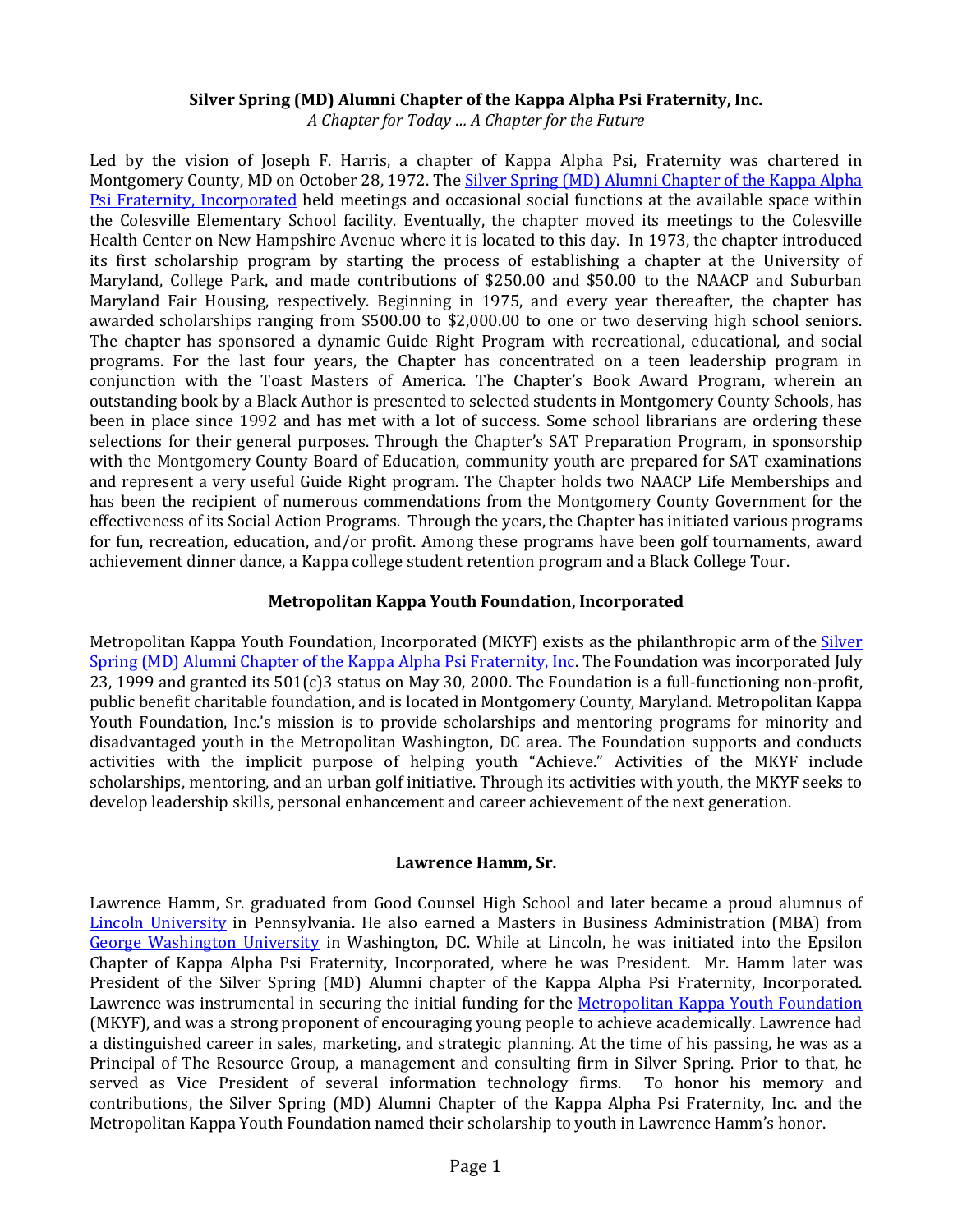#### **MKYF Lawrence Hamm, Sr. Scholarship Guidelines**

#### Eligibility

In order to be eligible for the Lawrence Hamm, Sr. Scholarship, students must:

- 1. Attend a high school in Montgomery County, MD
- 2. Be classified as a high school senior at time of application
- 3. Demonstrate volunteer and community service involvement
- 4. Apply and receive acceptance to a college or university.

#### Criteria

In order to be considered for the award, all applicants must submit the following information along with their completed scholarship applications:

From Applicant:

- 1. Completed application typed and signed
- 2. Five (5) completed application essays typed
- 3. Student resume (1-2 pages) that outlines leadership roles, extracurricular activities, work experience, awards, and career goals
- 4. Proof of residency in Montgomery County, MD and Copy of photo ID<sup>1</sup>
- 5. Copy of most recent grade report card for semesters of current academic school year
- 6. If the applicant is not a U.S. citizen, proof of his/her status as a legal permanent resident or other lawful status.
- 7. Signed media release and authorization form

## **Applicant should send PDF materials to MKYF Scholarship Committee at [Scholarships@MKYF.org](mailto:Scholarships@MKYF.org) or**

### **MKYF Scholarship Committee, PO Box 10848, Silver Spring, MD 20914.**

From School:

- 1. Official high school transcript in a sealed envelope \* or transmitted electronically from school
- 2. An academic letter of recommendation<sup>2</sup>  $*$  Letter from a teacher, school counselor, or school administrator addressing the applicant's academic achievement, character and potential for success in college and beyond.

From Other Recommender such as Church, Community, Service or Related Activity:

1. A service letter of recommendation<sup>2</sup> \* verifying applicant's participation in school-based or community-based service organization(s) with generalized dates of participation in volunteer activities, activities performed by the applicant.

### Deadline

In order to be eligible for review, all Materials MUST be received by **March 15, 2018** to MKYF Scholarship Committee at **[Scholarships@MKYF.org](mailto:Scholarships@MKYF.org)** or the mailing address above. You will receive an email acknowledgment once MKYF has received your completed application.

<sup>1</sup> Acceptable forms of identification include federal, state, county issued, (passport, driver's license, school identification card with picture)

<sup>2</sup> Letter must be on letterhead, signed and dated, and include the representative's contact information (i.e., email address and phone number).

Materials marked with (\*) should be sent directly to MKYF Scholarship Committee at **[Scholarships@MKYF.org](mailto:Scholarships@MKYF.org)** or MKYF Scholarship Committee, PO Box 10848, Silver Spring, MD 20914.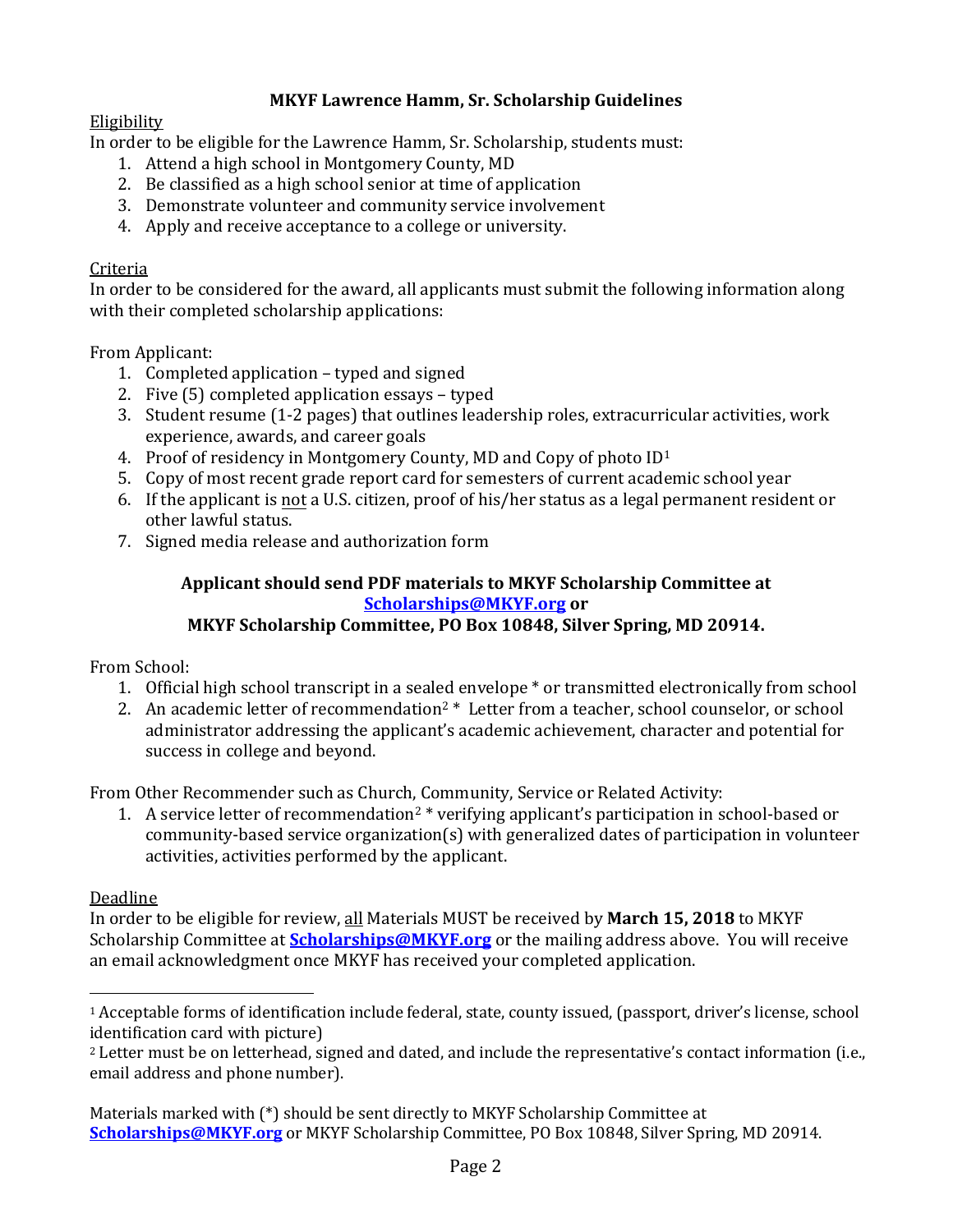To Teacher / Counselor / Principal

Applicant Name:

The student listed above is applying for a scholarship from the Metropolitan Kappa Youth Foundation (MKYF), a non-profit affiliated with the Silver Spring (MD) Alumni Chapter of Kappa Alpha Psi Fraternity, Incorporated. The student has selected you to provide a recommendation in support of his/her application. We ask that you provide a candid assessment of the student's academic performance, personal development and maturity, oral and written communication skills, leadership ability among peers, and anything else you believe is relevant to evaluate the student.

Please note the length of time you have known the student, in what capacity (classes taught or activity/club supervised). The letter of recommendation should be written on official stationary, and include your signature and phone number.

The letter of recommendation should be submitted by **March 15, 2018** either via email (**[Scholarships@MKYF.org](mailto:Scholarships@MKYF.org)**) or mailed to MKYF Scholarship Committee, PO Box 10848, Silver Spring, MD 20914.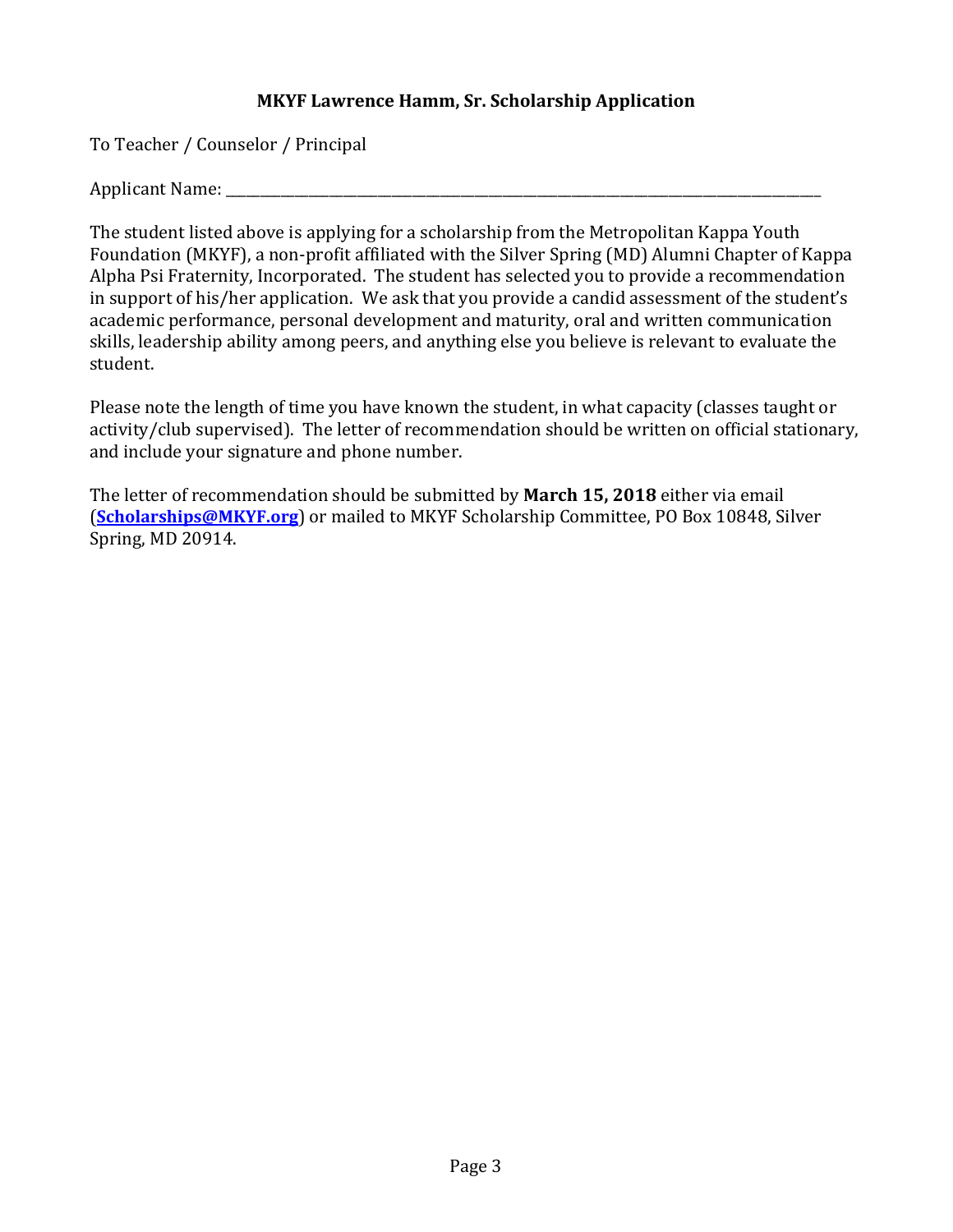Application Checklist

This page should be completed and submitted with your application. Be sure to include the following:

- $\Box$  Completed application typed and signed
- $\Box$  Five (5) completed essays typed<br> $\Box$  Student resume (1-2 pages) that or
- Student resume (1-2 pages) that outlines leadership roles, extracurricular activities, work experience, awards, and career goals
- $\square$  Proof of residency in Montgomery County, MD and copy of photo ID
- $\Box$  Copy of grade report card for semesters of current academic school year
- $\Box$  If the applicant is not a U.S. citizen, proof of his/her status as a legal permanent resident or other lawful status.
- $\Box$  Signed media release and authorization form (below)
- ☐ Name of Recommenders:
	- 1.
	- 2.

(Recommendations should be sent separately to MKYF)

#### **Media Release and Authorization**

I provide permission for the Metropolitan Kappa youth Foundation, Inc. (MKYF) to film, record, and use the likeness and image of my child,

in conjunction with his/her application to the MKYF Scholarship. I understand that photographs, films, recordings in electronic, digital and print form may be taken and used, will remain MKYF's property for publication, duplication, reproduction, placement on the Internet. I have legal custody of said child, and I am authorized to provide this release.

If joint legal custodian, both custodians must sign this release.

| Signature of Child  | Date |
|---------------------|------|
| Signature of Parent | Date |
| Signature of Parent | Date |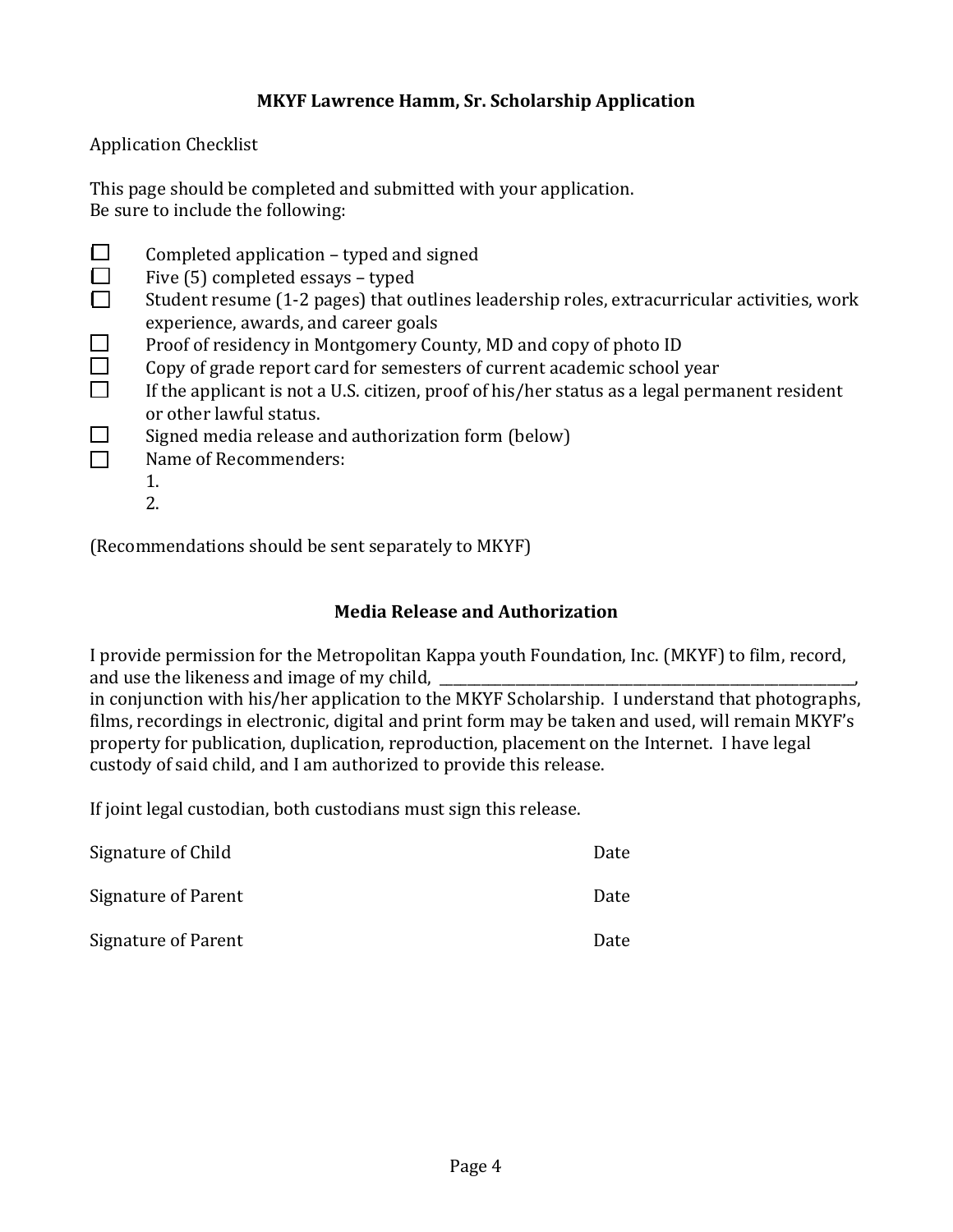| <b>Applicant Information</b>                                                                            |        |                                   |
|---------------------------------------------------------------------------------------------------------|--------|-----------------------------------|
|                                                                                                         |        |                                   |
|                                                                                                         |        |                                   |
| City ________________________ County Montgomery State _________________ Zip Code __________             |        |                                   |
|                                                                                                         |        | Cell phone _______________        |
|                                                                                                         |        |                                   |
|                                                                                                         |        |                                   |
|                                                                                                         |        |                                   |
|                                                                                                         |        |                                   |
|                                                                                                         |        |                                   |
|                                                                                                         |        | Primary Language ________         |
| Are you a US Citizen? Yes No If not, how long have you lived in the USA _______                         |        |                                   |
| College or Universities where you have been accepted ___________________________                        |        |                                   |
|                                                                                                         |        |                                   |
|                                                                                                         |        |                                   |
|                                                                                                         |        |                                   |
| Name, Title and Phone Number of Scholarship References:                                                 |        |                                   |
|                                                                                                         |        |                                   |
|                                                                                                         |        |                                   |
|                                                                                                         |        |                                   |
| <b>Parent / Guardian information</b>                                                                    |        |                                   |
| Mother's Name                                                                                           |        | Father's Name                     |
| (If parents reside at the same address, check here and only complete information below once.) $\lfloor$ |        |                                   |
|                                                                                                         |        |                                   |
|                                                                                                         |        |                                   |
| Home Phone number _______________                                                                       |        | Home Phone number                 |
| Cell phone number _______________                                                                       |        | Cell phone number _______________ |
| Email address ________________                                                                          |        | Email address _______________     |
| With whom does applicant live?                                                                          | Mother | Father<br>Both<br>Other           |
| Number of individuals living in household where applicant resides (include applicant in number          |        |                                   |
| of children) ____ Adults ____ Children                                                                  |        |                                   |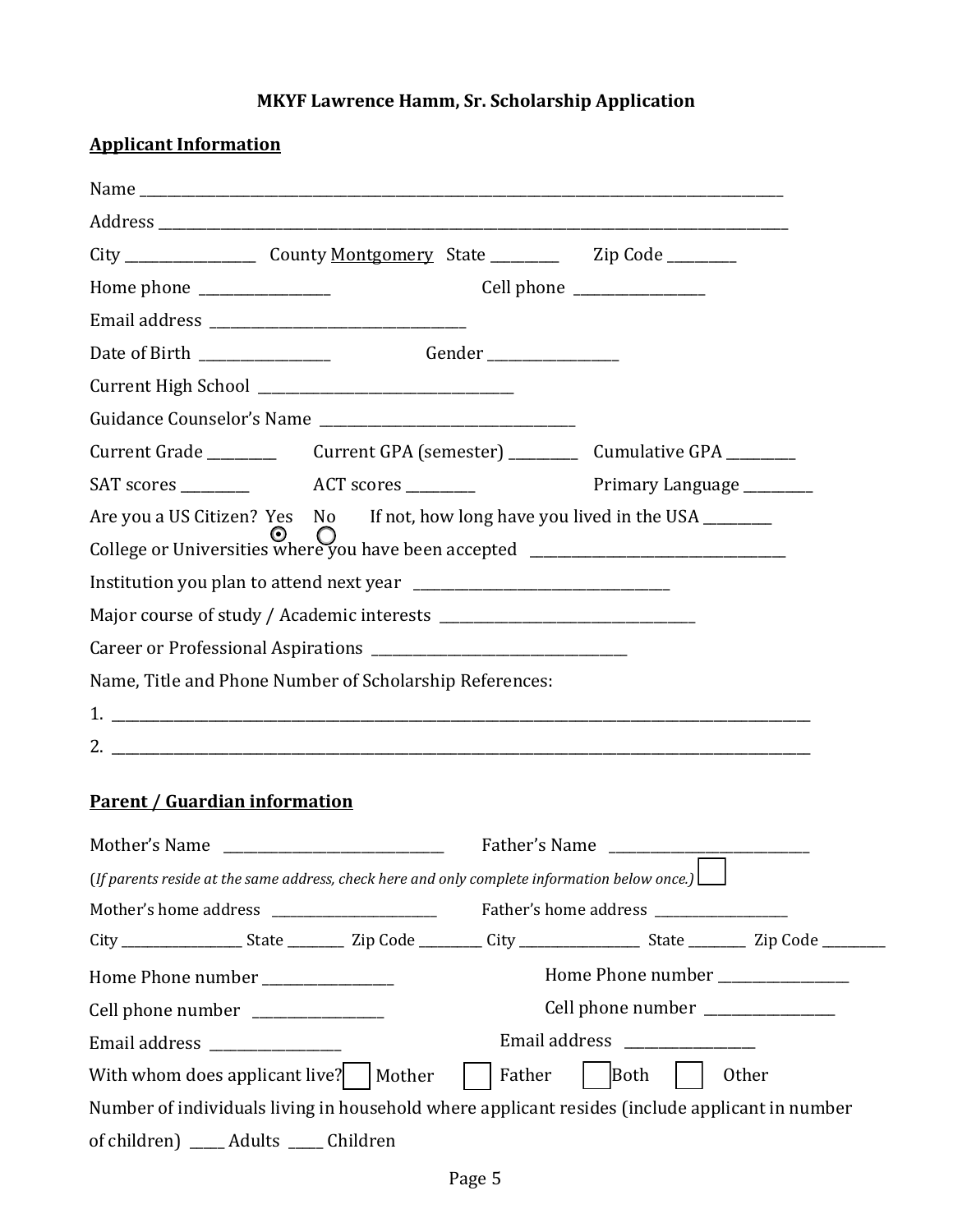#### **Applicant Activities**

Have you volunteered during high school? \_\_\_\_\_\_\_ Have you worked during high school? \_\_\_\_\_\_\_ List the approximate number of hours you did volunteer activities and paid work.

|                | <b>Volunteer Activities</b> | <b>Paid Work</b> |
|----------------|-----------------------------|------------------|
| Freshman Year  |                             |                  |
| Sophomore Year |                             |                  |
| Junior Year    |                             |                  |
| Senior Year    |                             |                  |

List, *in order of importance to you*, the volunteer activities or clubs / organizations that included a service component. Activities should only span from your freshman through senior year in high school.

Give a brief description of a volunteer experience that you believe has been most meaningful and impactful to your life.

#### **Applicant Honors and Achievements**

List your personal honors and achievements beginning with the accolades most important to you:

|                | <b>Honors and Achievements</b> |
|----------------|--------------------------------|
| Freshman Year  |                                |
|                |                                |
| Sophomore Year |                                |
|                |                                |
| Junior Year    |                                |
|                |                                |
| Senior Year    |                                |
|                |                                |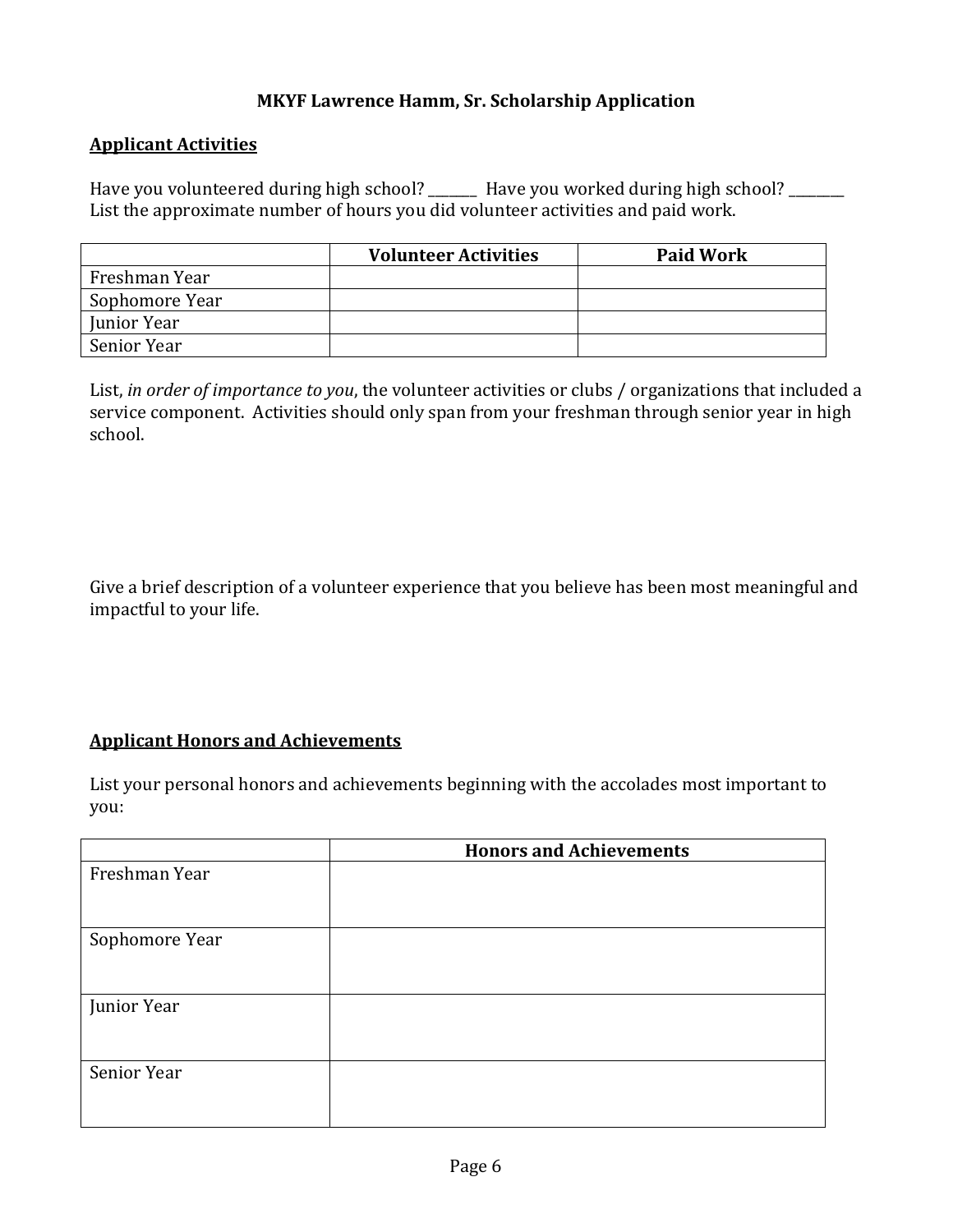#### **Essays**

Please complete the 5 essay questions using the space provided. Answers should be typed and each essay should not exceed 1,000 words.

1. Why are you interested in applying for the Metropolitan Kappa Youth Foundation scholarship?

2. Tell us about the most inspirational person in your life, and how that person has influenced your life.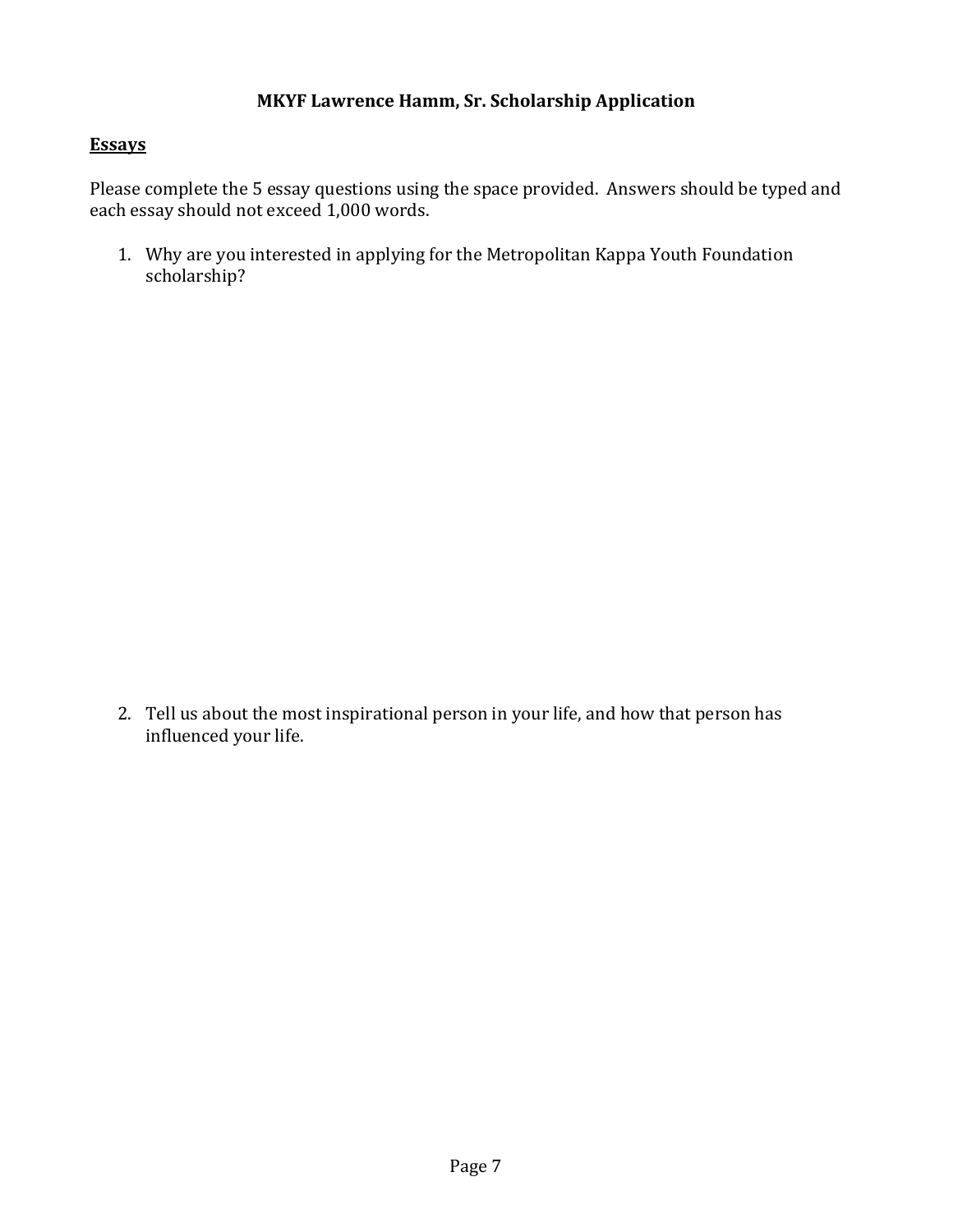3. Please share a memorable experience in your life and note how it has shaped your perspective on the global community or your local community.

4. What are your academic goals for the next 4 years and professional goals after college? How do you plan to impact your community during and after college?